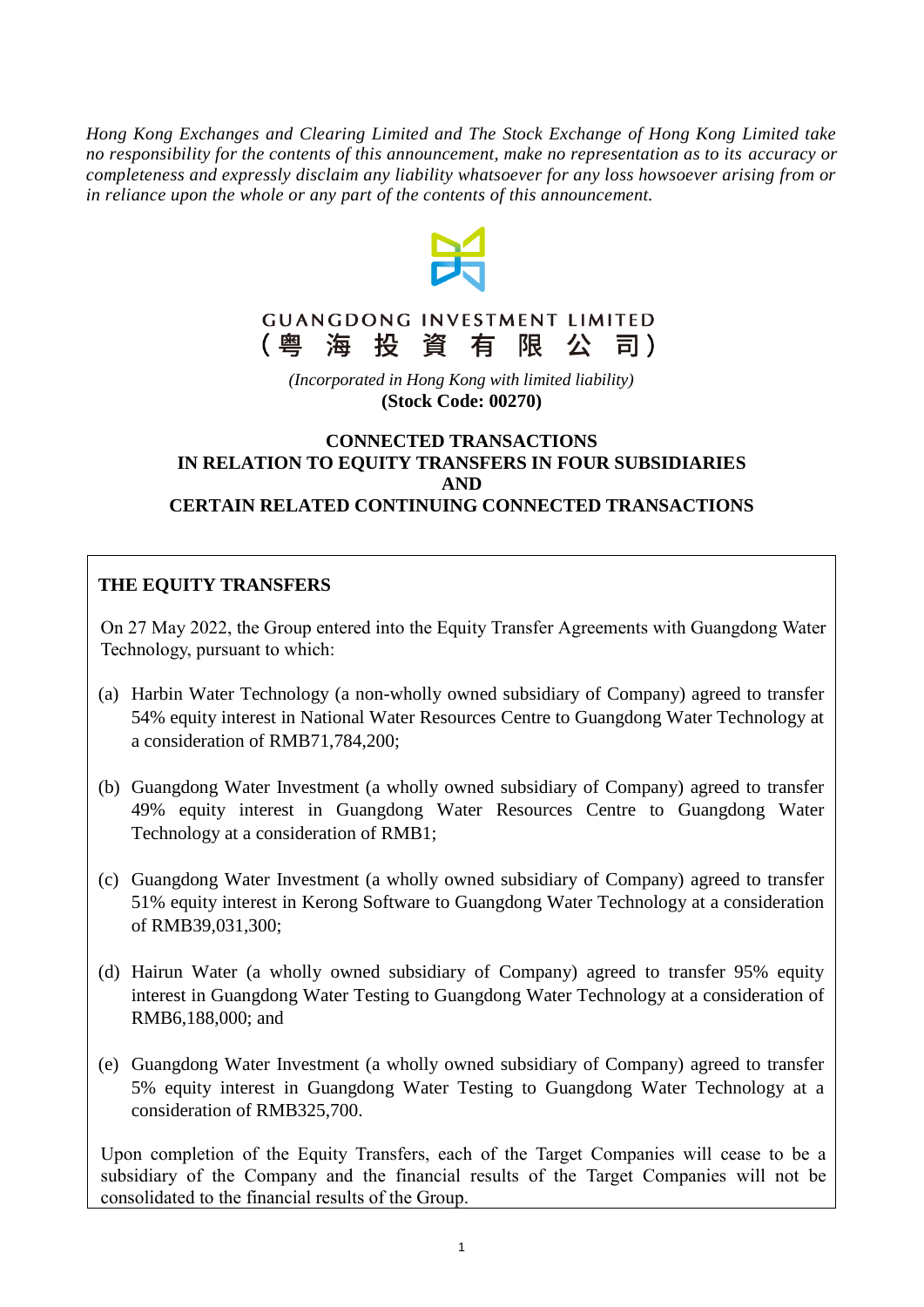# **LISTING RULES IMPLICATIONS**

Guangdong Holdings is the ultimate controlling shareholder of the Company, which indirectly holds approximately 56.49% of the total number of shares of the Company in issue as at the date of this announcement. By virtue of being a subsidiary of Guangdong Holdings, Guangdong Water Technology is an associate of Guangdong Holdings and thus a connected person of the Company under Chapter 14A of the Listing Rules. Accordingly, the Equity Transfers constitute connected transactions under Chapter 14A of the Listing Rules. As the highest applicable percentage ratio calculated on an aggregated basis in respect of the Equity Transfers is more than 0.1% but less than 5% in accordance with Rule 14.07 of the Listing Rules, the above transactions are subject to the reporting and announcement requirements, but are exempt from the independent shareholders' approval requirement under Chapter 14A of the Listing Rules.

# **CERTAIN RELATED CONTINUING CONNECTED TRANSACTIONS**

Prior to the date of this announcement, the Group and certain of the Target Companies (namely Kerong Software and Guangdong Water Testing) had entered into the Existing Agreements concerning certain continuing transactions between the relevant parties. Upon completion of the Equity Transfers, each of Kerong Software and Guangdong Water Testing will become a connected person of the Company and the continuing transactions between the Group, on the one hand, and Kerong Software or Guangdong Water Testing (as the case may be), on the other hand, will constitute continuing connected transactions of the Company under Chapter 14A of the Listing Rules. Pursuant to Rule 14A.60 of the Listing Rules, the Company is required to comply with the annual review and disclosure requirements including publishing an announcement and annual reporting if the Group continues to conduct the transactions under the Existing Agreements.

# **THE EQUITY TRANSFERS**

On 27 May 2022, the Group entered into the Equity Transfer Agreements with Guangdong Water Technology in relation to the transfer of equity interests in the Target Companies.

### **Principal terms of the Equity Transfer Agreements**

The following summarises the principal terms of the Equity Transfer Agreements.

*Date*

27 May 2022

### *Parties, subject matter and consideration*

| <b>Transferor</b>   | <b>Transferee</b> | <b>Target company Subject matter</b> |                         | <b>Consideration</b> |
|---------------------|-------------------|--------------------------------------|-------------------------|----------------------|
| (1) Harbin Water    | Guangdong         | <b>National Water</b>                | 54% equity              | RMB71,784,200        |
| Technology          | Water             | Resources                            | interest in             |                      |
| (a non-wholly       | Technology        | Centre                               | <b>National Water</b>   |                      |
| owned subsidiary of |                   |                                      | <b>Resources Centre</b> |                      |
| the Company)        |                   |                                      | (Note1)                 |                      |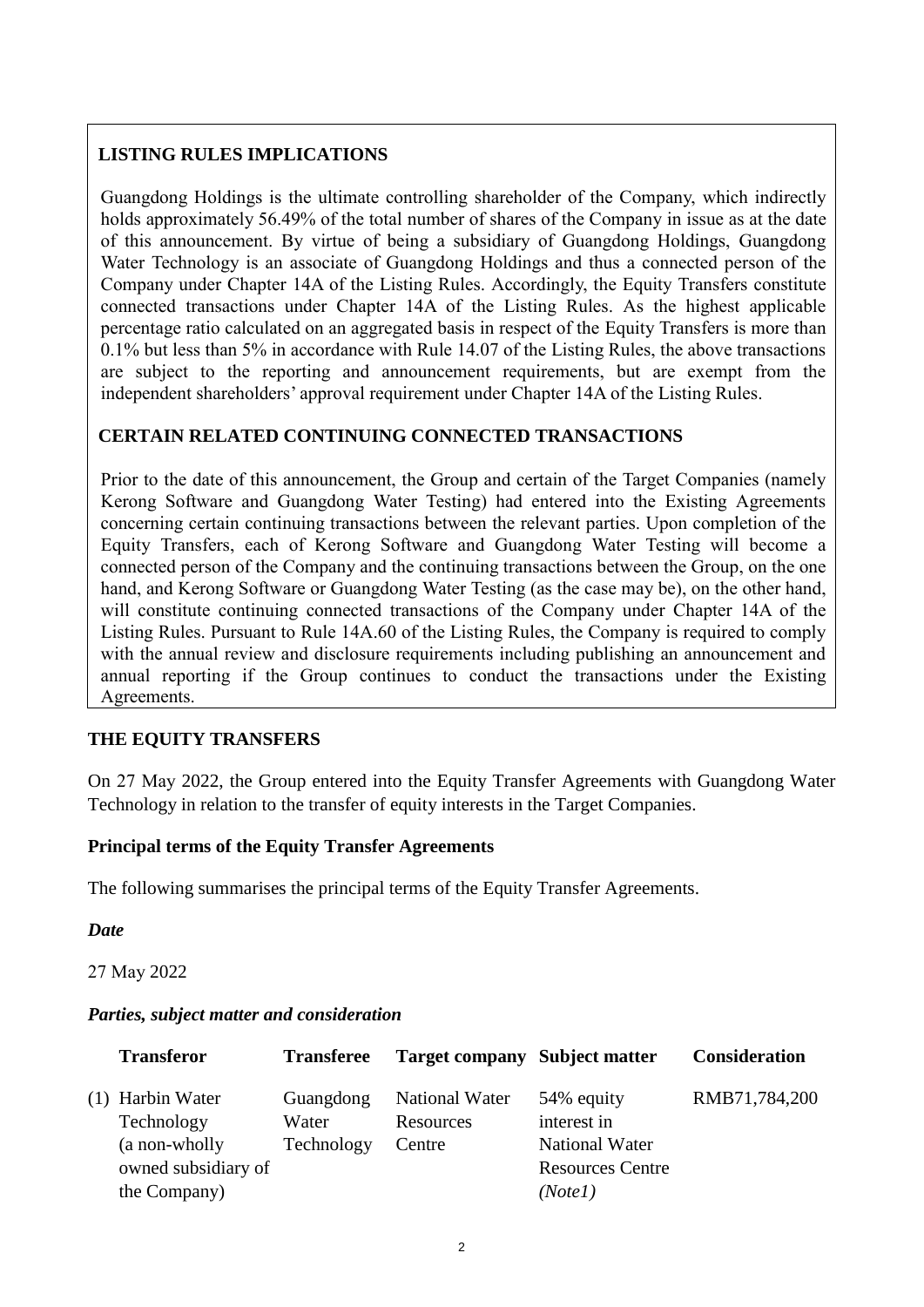| (2) | Guangdong Water<br>Investment<br>(a wholly owned<br>subsidiary of the<br>Company) | Guangdong<br>Water<br>Technology | Guangdong<br><b>Water Resources</b><br>Centre | 49% equity<br>interest in<br>Guangdong Water<br><b>Resources Centre</b>    | RMB1 (Note2)          |
|-----|-----------------------------------------------------------------------------------|----------------------------------|-----------------------------------------------|----------------------------------------------------------------------------|-----------------------|
| (3) | Guangdong Water<br>Investment<br>(a wholly owned<br>subsidiary of the<br>Company) | Guangdong<br>Water<br>Technology | <b>Kerong Software</b>                        | 51% equity<br>interest in Kerong<br>Software                               | RMB39,031,300         |
|     | (4) Hairun Water (a<br>wholly owned<br>subsidiary of the<br>Company)              | Guangdong<br>Water<br>Technology | Guangdong<br><b>Water Testing</b>             | 95% equity interest RMB6,188,000<br>in Guangdong<br><b>Water Testing</b>   | (Note2)               |
| (5) | Guangdong Water<br>Investment (a<br>wholly owned<br>subsidiary of the<br>Company) | Guangdong<br>Water<br>Technology | Testing                                       | Guangdong Water 5% equity interest<br>in Guangdong<br><b>Water Testing</b> | RMB325,700<br>(Note2) |

*Note1: Harbin Water Technology also agreed to transfer 19.31% equity interest in National Water Resources Centre to Guangdong Water Investment (a wholly owned subsidiary of the Company) at a consideration of RMB25,669,500.*

*Note2: Pursuant to the relevant Equity Transfer Agreements, Guangdong Water Technology agrees to pay up all the unpaid registered capital in Guangdong Water Resources Centre in the amount of RMB19,600,000 before 31 January 2023; and agreed to pay up the remaining unpaid registered capital in Guangdong Water Testing in the amount of RMB5,350,000 before 31 December 2030.*

The respective considerations for the Equity Transfers (save for the equity transfer in Guangdong Water Resources Centre) were arrived at after arm's length negotiations between the parties with reference to the value of the Target Companies as appraised by an independent valuer in the PRC using an asset-based approach (in the case of National Water Resources Centre and Guangdong Water Testing) or a market approach (in the case of Kerong Software). The consideration for the equity transfer in Guangdong Water Resources Centre is nominal as (i) Guangdong Water Resources Centre was only established recently in December 2021 and does not have any substantial operation as at the date of this announcement; and (ii) the transferor, namely Guangdong Water Investment, has not paid up any of its equity interest in Guangdong Water Resources Centre.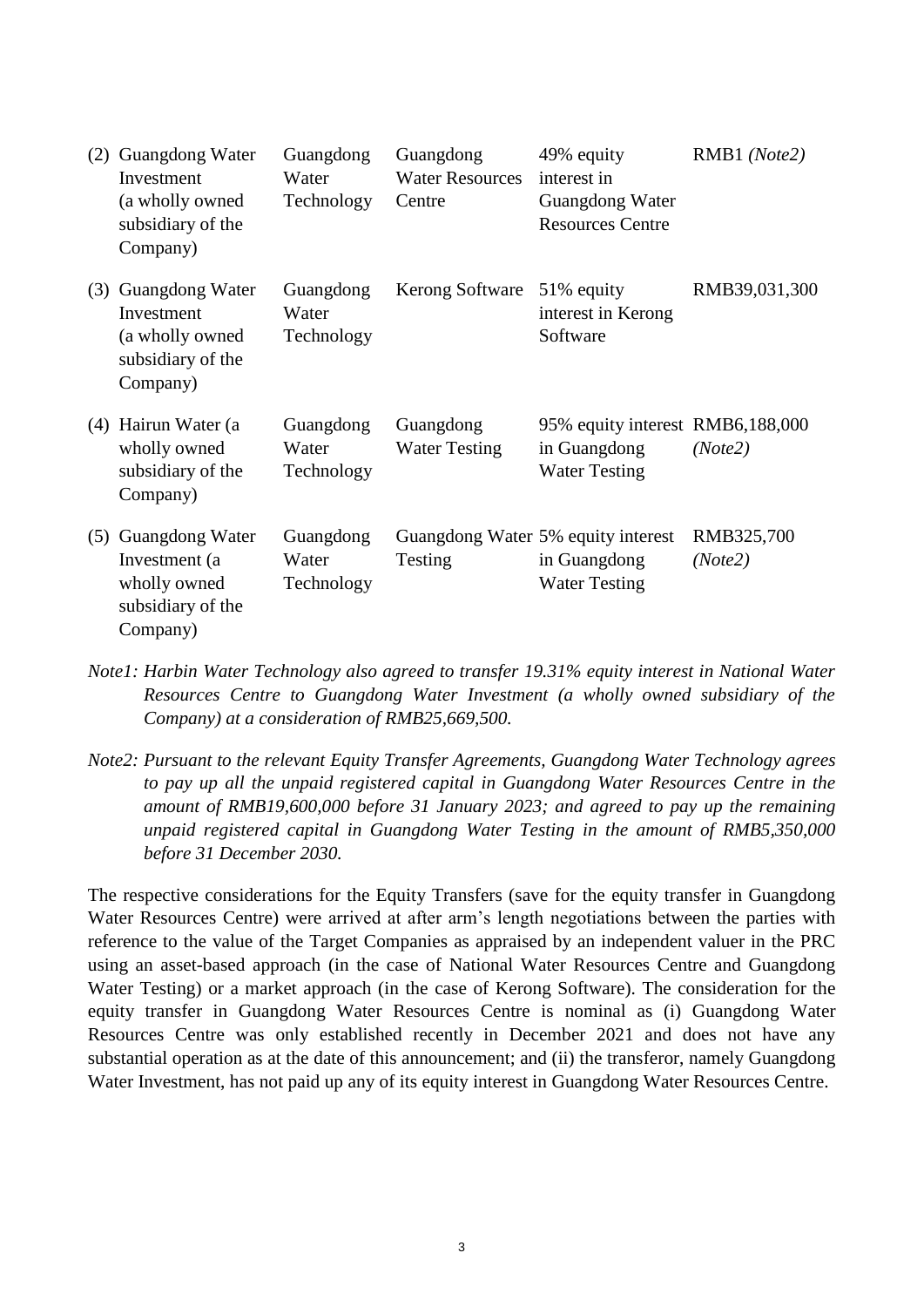### *Payment terms*

The respective considerations for the Equity Transfers will be payable in cash by Guangdong Water Technology to the relevant transferees within 30 business days upon the satisfaction of each of the following conditions:

- (1) completion of the Change Registration for the relevant Equity Transfer;
- (2) completion of the handover procedures as described in the relevant Equity Transfer Agreement; and
- (3) the audited accounts of the relevant Target Company as of the date of Completion (the "**Completion Accounts**") having been issued in accordance with the corresponding Equity Transfer Agreement.

Pursuant to the relevant Equity Transfer Agreements, an auditor appointed by the transferor and transferee will issue the Completion Accounts. As compared to the audited net assets of the Target Company as at 31 December 2021, any increase in the net assets of the Target Company as shown in the Completion Accounts, multiplied by the percentage of equity interest to be transferred under the relevant Equity Transfer, will be payable in cash by the transferee to the transferor, and any decrease by the transferor to the transferee, within 10 business days after the issuance of the Completion Accounts. The Company currently expects that there will not be a material difference between the net assets of the Target Companies as at 31 December 2021 and those as at the date of Completion.

### *Completion*

The relevant transferor and the Target Company will arrange for the Change Registration for the corresponding Equity Transfer within 15 business days following the effective date of the corresponding Equity Transfer Agreement. Completion of the Equity Transfers will take place upon completion of the relevant Change Registration.

Upon completion of the Equity Transfers:

- (a) National Water Resources Centre will be owned as to 54% by Guangdong Water Technology, 19.31% by Guangdong Water Investment and 26.69% by two Independent Third Parties;
- (b) Guangdong Water Resources Centre will be owned as to 51% by National Water Resources Centre (a subsidiary of Guangdong Water Technology upon Completion) and 49% by Guangdong Water Technology;
- (c) Kerong Software will be owned as to 51% by Guangdong Water Technology and 49% by five Independent Third Parties; and
- (d) Guangdong Water Testing will be wholly-owned by Guangdong Water Technology.

Accordingly, following Completion, each of the Target Companies will cease to be a subsidiary of the Company and the financial results of the Target Companies will not be consolidated to the financial results of the Group.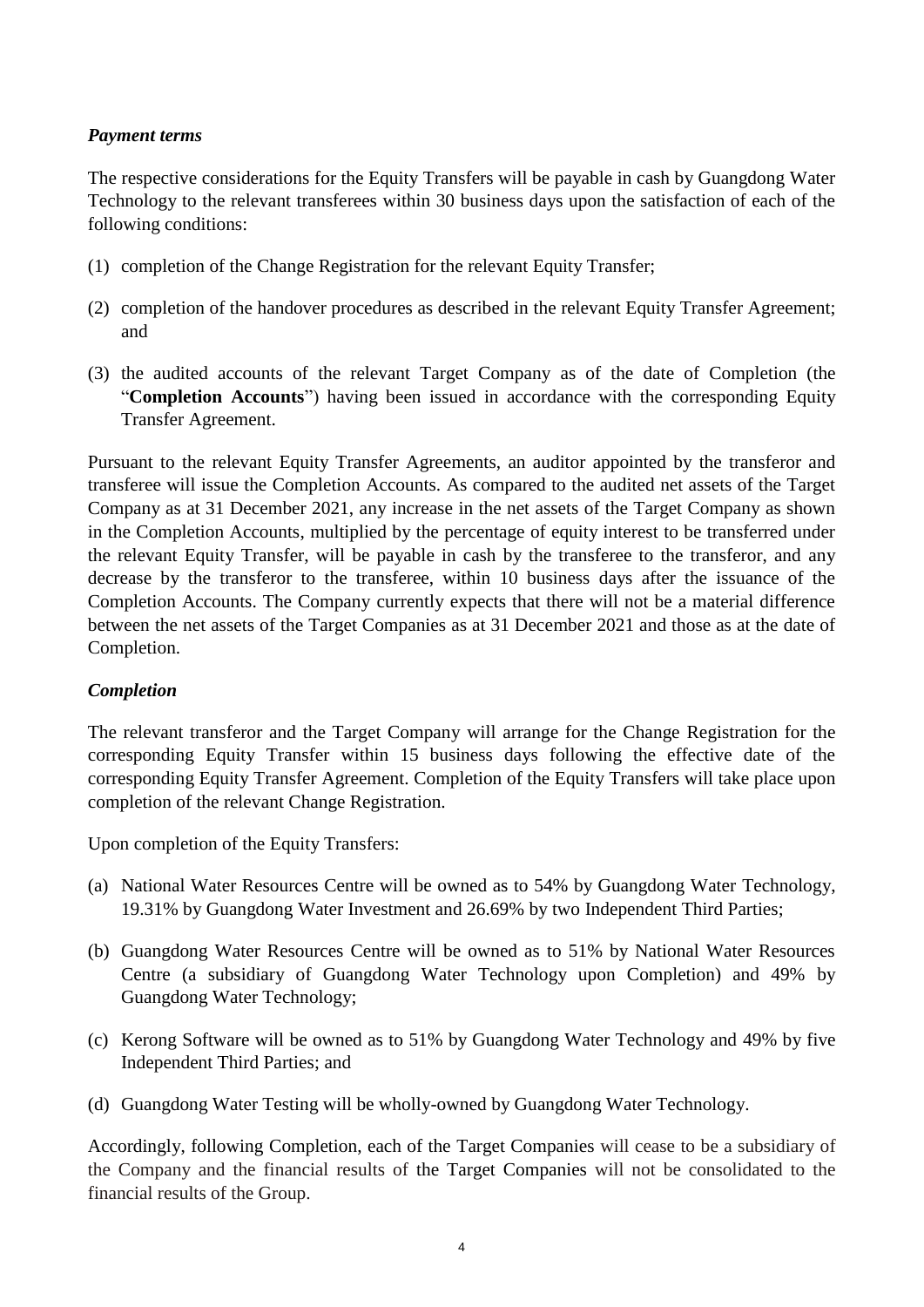### **Financial effect arising from the Equity Transfers**

Based on a preliminary assessment, it is estimated that the Group will record an unaudited gain on the Equity Transfers of approximately RMB17,687,400 according to the book value of the Target Companies held by the Group as at 31 December 2021.

The actual gain or loss as a result of the Equity Transfers to be recorded by the Group is subject to a final audit to be performed by the auditor of the Company upon completion of the Equity Transfers.

The net proceeds from the Equity Transfers of approximately RMB116,622,600 will be used by the Group for general corporate purposes.

### **Information about the Target Companies**

### *National Water Resources Centre*

National Water Resources Centre is a limited liability company established in the PRC on 21 November 2007. National Water Resources Centre is principally engaged in technology development, design services and consultation of water resources in the PRC. As at the date of this announcement, National Water Resources Centre is a company owned as to 73.31% by Harbin Water Technology and 26.69% by two Independent Third Parties.

#### *Guangdong Water Resources Centre*

Guangdong Water Resources Centre is a limited liability company recently established in the PRC on 27 December 2021 and has not yet had any substantial operation. As at the date of this announcement, Guangdong Water Resources Centre is a company owned as to 51% by National Water Resources Centre and 49% by Guangdong Water Investment.

#### *Kerong Software*

Kerong Software is a limited liability company established in the PRC on 8 July 2002. Kerong Software is principally engaged in computer software and hardware development, sales and related technical services and consultation in the PRC. As at the date of this announcement, Kerong Software is owned as to 51% by Guangdong Water Investment and 49% by five Independent Third **Parties** 

#### *Guangdong Water Testing*

Guangdong Water Testing is a limited liability company established in the PRC on 8 September 2016. Guangdong Water Testing is principally engaged in water quality testing business in the PRC. As at the date of this announcement, Guangdong Water Testing is owned as to 95% by Hairun Water and 5% by Guangdong Water Investment.

The table below sets forth certain audited financial information of each of the Target Companies for the two years ended 31 December 2020 and 31 December 2021 (prepared in accordance with PRC Generally Accepted Accounting Principles):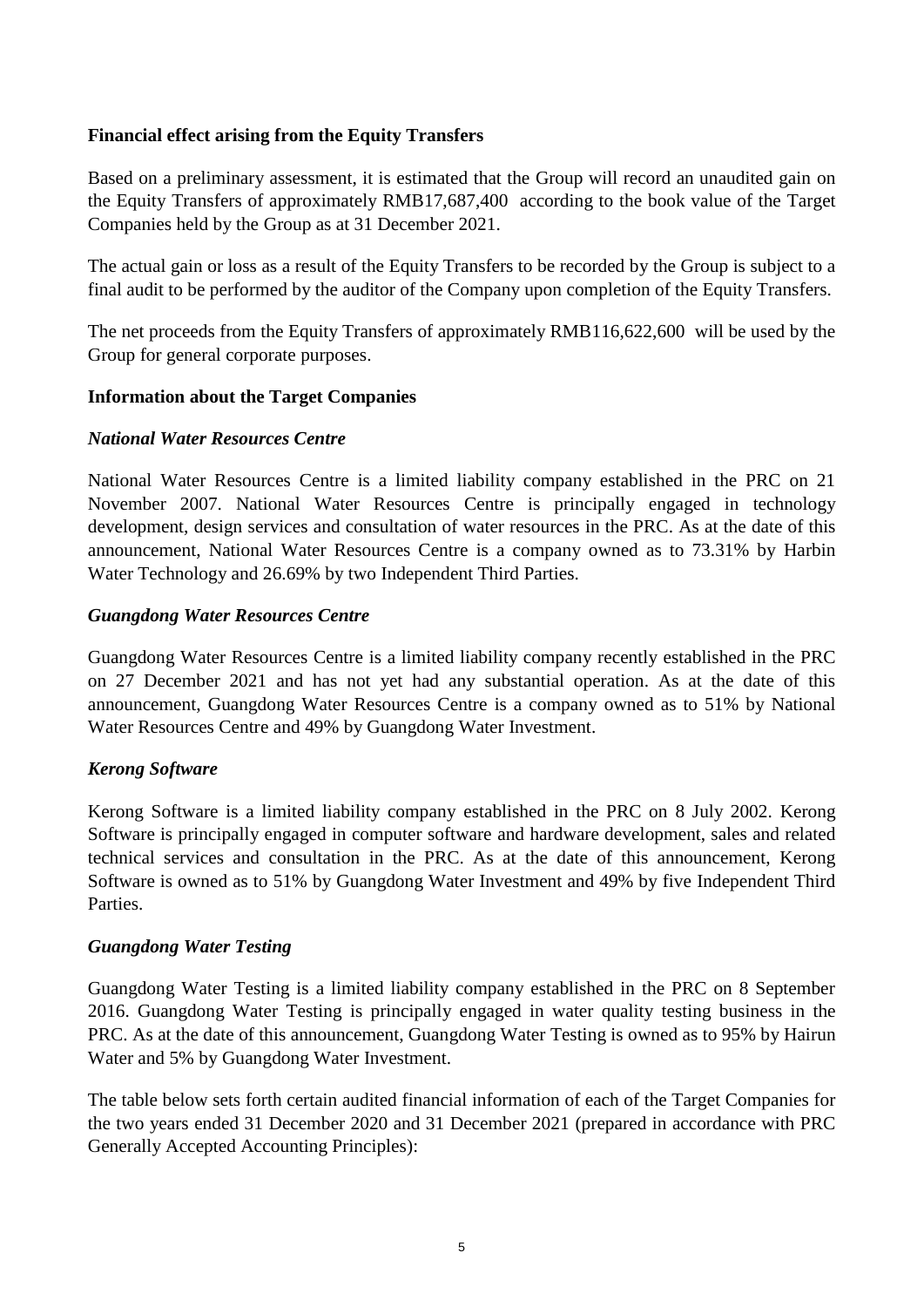#### **For the year ended 31 December 2020 2021**

| <b>Target Companies</b>                 | Net profit<br>(loss) before<br>taxation and<br>extraordinary<br>items<br>(RMB) | Net profit<br>(loss) after<br>taxation and<br>extraordinary<br>items<br>(RMB) | Net profit<br>(loss) before<br>taxation and<br>extraordinary<br>items<br>(RMB) | Net profit<br>(loss) after<br>taxation and<br>extraordinary<br>items<br>(RMB) |
|-----------------------------------------|--------------------------------------------------------------------------------|-------------------------------------------------------------------------------|--------------------------------------------------------------------------------|-------------------------------------------------------------------------------|
| <b>National Water Resources Centre</b>  | (21, 823, 730)                                                                 | (21,543,840)                                                                  | 93,660                                                                         | 620,110                                                                       |
| <b>Guangdong Water Resources Centre</b> |                                                                                |                                                                               |                                                                                |                                                                               |
| Kerong Software                         | 11,318,800                                                                     | 9,957,400                                                                     | 9,207,130                                                                      | 12,988,560                                                                    |
| <b>Guangdong Water Testing</b>          | 833,310                                                                        | 833,310                                                                       | 145,150                                                                        | 145,150                                                                       |

As at 31 December 2021, the audited net assets of the Target Companies are:

- (a) National Water Resources Centre: RMB95,389,927;
- (b) Guangdong Water Resources Centre: nil;
- (c) Kerong Software: RMB73,797,889; and
- (d) Guangdong Water Testing: RMB6,513,710.

#### **Information about the Group**

The Group is principally engaged in investment holding, water resources, property investment and development, department store operation, hotel ownership, operation and management, investment in energy projects and road and bridge operation.

#### *Harbin Water Technology*

Harbin Water Technology is a subsidiary of the Company established in the PRC and owned as to 75% by Guangdong Water Investment (a wholly-owned subsidiary of the Company) and as to 25% by an Independent Third Party. Harbin Water Technology is principally engaged in investment holdings.

#### *Guangdong Water Investment*

Guangdong Water Investment is a wholly-owned subsidiary of the Company established in the PRC. Guangdong Water Investment is principally engaged in investment holdings.

#### *Hairun Water*

Hairun Water is a wholly-owned subsidiary of the Company established in the PRC. Guangdong Water Investment is principally engaged in investment holdings.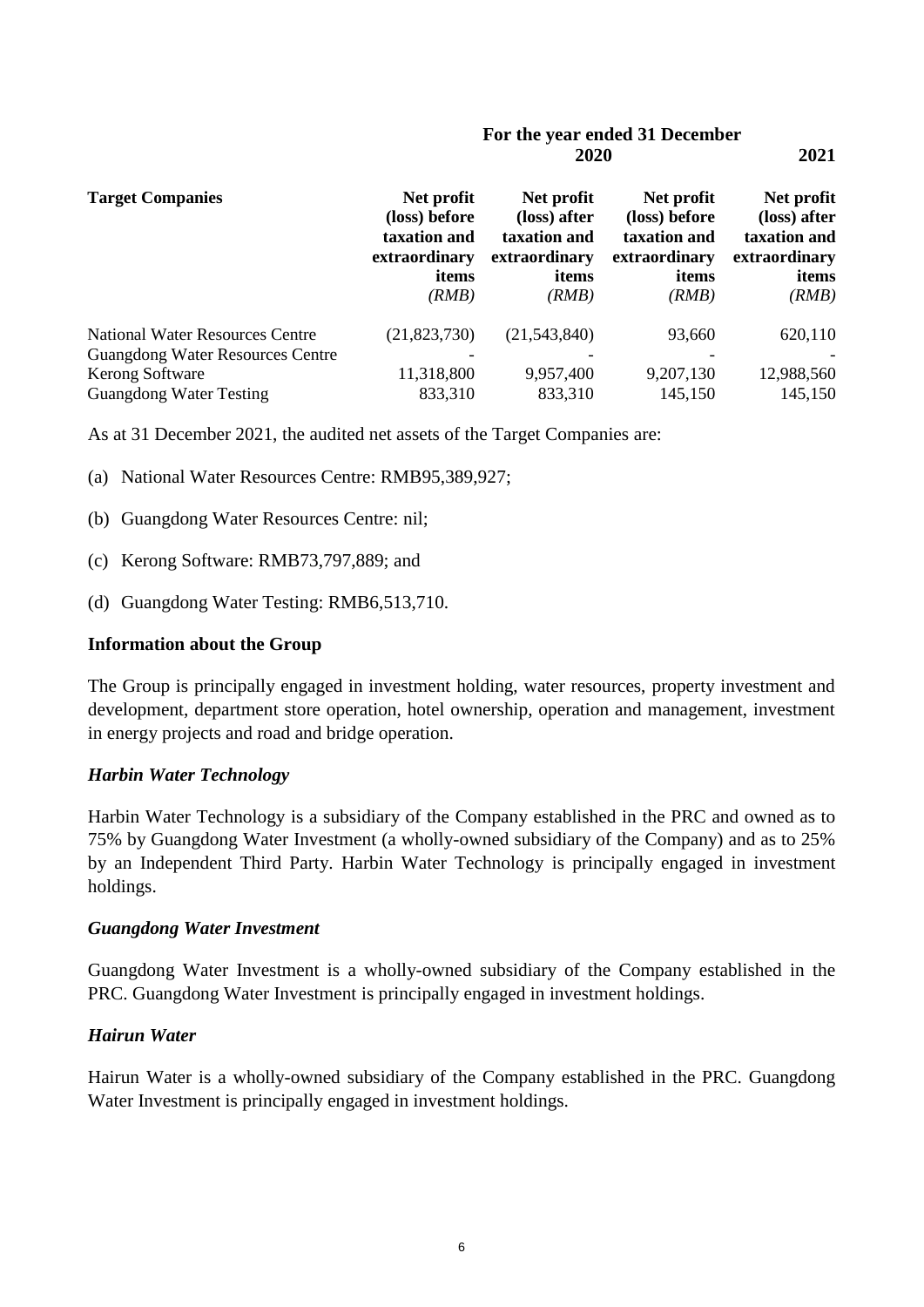### **Information about Guangdong Water Technology**

Guangdong Water Technology is a limited liability company established in the PRC on 13 December 2021. Guangdong Water Technology is principally engaged in investment holding businesses in the PRC. As at the date of this announcement, Guangdong Water Technology is a subsidiary of Guangdong Holdings, the ultimate controlling shareholder of the Company, which is in turn held as to 90% by the People's Government of Guangdong Province (the "**Guangdong Government**") and as to 10% by the Department of Finance of the Guangdong Government.

### **Reasons for and benefits of the Equity Transfers**

The Group is principally engaged in investment holding, water resources, property investment and development, department store operation, hotel ownership, operation and management, investment in energy projects and road and bridge operation.

The businesses of the Target Companies are principally related to the provision of ancillary services for the water resources business. Being in an early stage of development, such companies primarily derived their business within the Group with the profit ratio much lower than relevant industry average and have been facing intense competition in sourcing external customers. Affected by the challenging market environment, the business performance of the Target Companies were not satisfactory in recent years and a number of such companies incurred net losses for two consecutive years. In light of the current market conditions, the Company expects that the Target Companies are not likely to bring considerable revenue and profit to the Company in the short to medium term.

Accordingly, the Directors are of the view that the Equity Transfers will enable the Group to dispose of such ancillary businesses which are, and are expected to be in the short to medium term, loss-making, and to allocate resources more effectively on its core business. With the reduction of costs on such ancillary businesses, the Company expects that the Group will be able to focus its resources on increasing the operating scale of its core business, mainlining its quality and profitability and making it more resistant to market changes. Further, the Equity Transfers will enable the Group to capture a capital gain and improve its cash flow, allowing the Group to seize any investment opportunities as and when appropriate, focus on the development of its core businesses and expand the strategic layout of its water resources business, all of which are in line with the Group's long term development goal.

In light of the above and having considered the bases of the consideration for the Equity Transfers, the Directors (including the independent non-executive Directors) consider that the terms of the Equity Transfer Agreements and the transactions contemplated thereunder are fair and reasonable, entered into on normal commercial terms or better, and are in the interests of the Company and its shareholders as a whole.

### **Listing Rules implications**

Guangdong Holdings is the ultimate controlling shareholder of the Company, which indirectly holds approximately 56.49% of the total number of shares of the Company in issue as at the date of this announcement. By virtue of being a subsidiary of Guangdong Holdings, Guangdong Water Technology is an associate of Guangdong Holdings and thus a connected person of the Company under Chapter 14A of the Listing Rules. Accordingly, the Equity Transfers constitute connected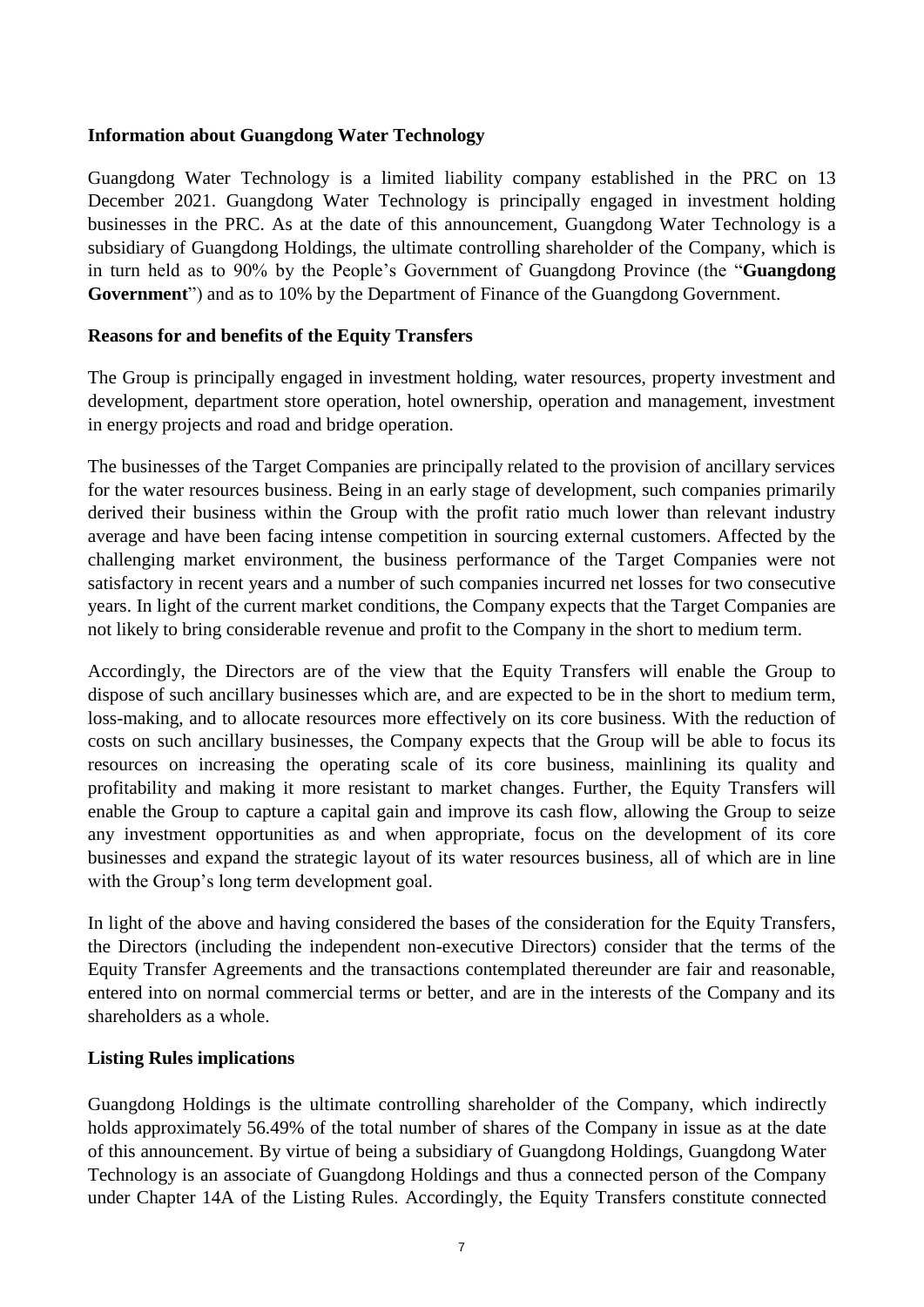transactions under Chapter 14A of the Listing Rules. As the highest applicable percentage ratio calculated on an aggregated basis in respect of the Equity Transfers is more than 0.1% but less than 5% in accordance with Rule 14.07 of the Listing Rules, the above transactions are subject to the reporting and announcement requirements, but are exempt from the independent shareholders' approval requirement under Chapter 14A of the Listing Rules.

As certain of the Directors, namely Mr. Hou Wailin and Mr. Cai Yong, are also directors of Guangdong Holdings, they were not counted in the quorum and abstained from voting on the relevant Board resolutions to approve the Equity Transfer Agreements and the transactions contemplated thereunder at the relevant Board meeting. Save as disclosed, to the best of the Directors' knowledge, information and belief having made all reasonable enquiries, no other Directors had any material interest in the Equity Transfer Agreements and the transactions contemplated thereunder.

### **CERTAIN RELATED CONTINUING CONNECTED TRANSACTIONS**

### **Existing Continuing Transactions**

Prior to the date of this announcement, the Group and certain of the Target Companies (namely Kerong Software and Guangdong Water Testing) had entered into the Existing Agreements concerning certain continuing transactions between the relevant parties. Upon completion of the Equity Transfers, each of Kerong Software and Guangdong Water Testing will become a subsidiary of Guangdong Water Technology, which is in turn a subsidiary of Guangdong Holdings (the ultimate controlling shareholder of the Company). Accordingly, Kerong Software and Guangdong Water Testing will each become a connected person of the Company and the continuing transactions between the Group and Kerong Software (or Guangdong Water Testing, as the case may be) (the "**Existing Continuing Transactions**") will constitute continuing connected transactions of the Company under Chapter 14A of the Listing Rules.

Pursuant to Rule 14A.60 of the Listing Rules, the Company is required to comply with the annual review and disclosure requirements including publishing an announcement and annual reporting if the Group continues to conduct the transactions under the Existing Agreements. The Company will comply with all applicable reporting, disclosure and, if applicable, independent shareholders' approval requirements under Chapter 14A of the Listing Rules upon any variation or renewal of the Existing Agreements.

The salient terms of the Existing Continuing Transactions are set out below.

## *Secondary pump room data access monitoring centre service agreement (the "Software Service Agreement")*

| Date:           | 4 September 2020                                   |
|-----------------|----------------------------------------------------|
| <i>Parties:</i> | (a) Kerong Software                                |
|                 | (b) Dongguan Qingyue (a subsidiary of the Company) |
| Term:           | 4 September 2020 to 3 September 2022               |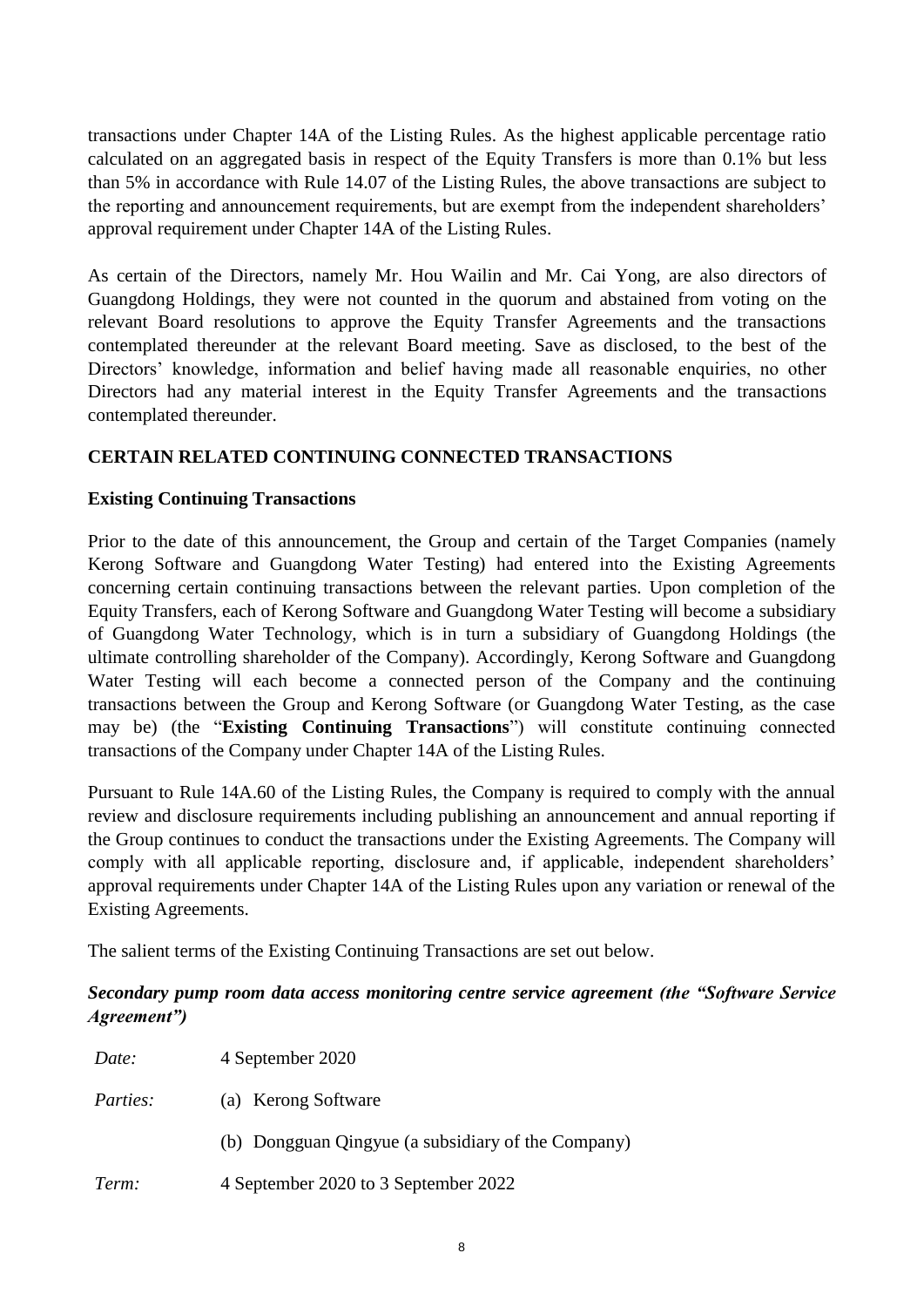- *Subject matter:* Dongguan Qingyue agreed to engage Kerong Software to provide certain software development services, including communication with pump equipment manufacturers, development of applications for user management and system reports and joint debugging with pump equipment manufacturers.
- *Service fee:* A service fee is payable by Dongguan Qingyue to Kerong Software in December each year during the term of the agreement at a fixed rate of RMB5,000 for each site for which data access has been completed. Any outstanding service fee accrued is payable after the expiry of the term of the agreement. The service fee rate was determined based on (i) the cost of consumables incurred for the provision of such services; and (ii) the prevailing market rates for similar services. Based on the number of sites proposed to establish data access, the Company estimates that the total service fees payable by the Group under the Software Service Agreement to be not exceeding RMB15,000 for the year ending 31 December 2022.

### *Water quality testing business entrustment agreement for Guangdong Water Supply (the "GWS Water Testing Agreement")*

| Date:           | 8 November 2021                                                                                                                                                                                                                                                                                                                                                                                                                                                                                                                                                                                                                                                                                                                                                                                                                                                                                                   |
|-----------------|-------------------------------------------------------------------------------------------------------------------------------------------------------------------------------------------------------------------------------------------------------------------------------------------------------------------------------------------------------------------------------------------------------------------------------------------------------------------------------------------------------------------------------------------------------------------------------------------------------------------------------------------------------------------------------------------------------------------------------------------------------------------------------------------------------------------------------------------------------------------------------------------------------------------|
| Parties:        | (a) Guangdong Water Testing                                                                                                                                                                                                                                                                                                                                                                                                                                                                                                                                                                                                                                                                                                                                                                                                                                                                                       |
|                 | (b) Guangdong Water Supply (a subsidiary of the Company)                                                                                                                                                                                                                                                                                                                                                                                                                                                                                                                                                                                                                                                                                                                                                                                                                                                          |
| Term:           | October 2021 to December 2022                                                                                                                                                                                                                                                                                                                                                                                                                                                                                                                                                                                                                                                                                                                                                                                                                                                                                     |
| Subject matter: | Guangdong Water Supply agreed to engage Guangdong Water Testing for water<br>quality testing and technical services.                                                                                                                                                                                                                                                                                                                                                                                                                                                                                                                                                                                                                                                                                                                                                                                              |
| Service fee:    | For services rendered in 2021, a service fee of RMB2,400,000 was paid by<br>Guangdong Water Supply to Guangdong Water Testing before the last day of<br>November; and a service fee of RMB900,000 was paid by Guangdong Water<br>Supply to Guangdong Water Testing before the last day of December. For<br>services rendered in 2022, a service fee is payable by Guangdong Water Supply to<br>Guangdong Water Testing before the last day of each January, March, May, July<br>and October at a fixed rate of RMB2,420,000. The service fee rate was<br>determined based on (i) the cost of consumables incurred for the provision of such<br>services; and (ii) the prevailing market rates for similar services. The Company<br>estimates that the total service fees payable by the Group under the GWS Water<br>Testing Agreement to be not exceeding RMB12,100,000 for the year ending 31<br>December 2022. |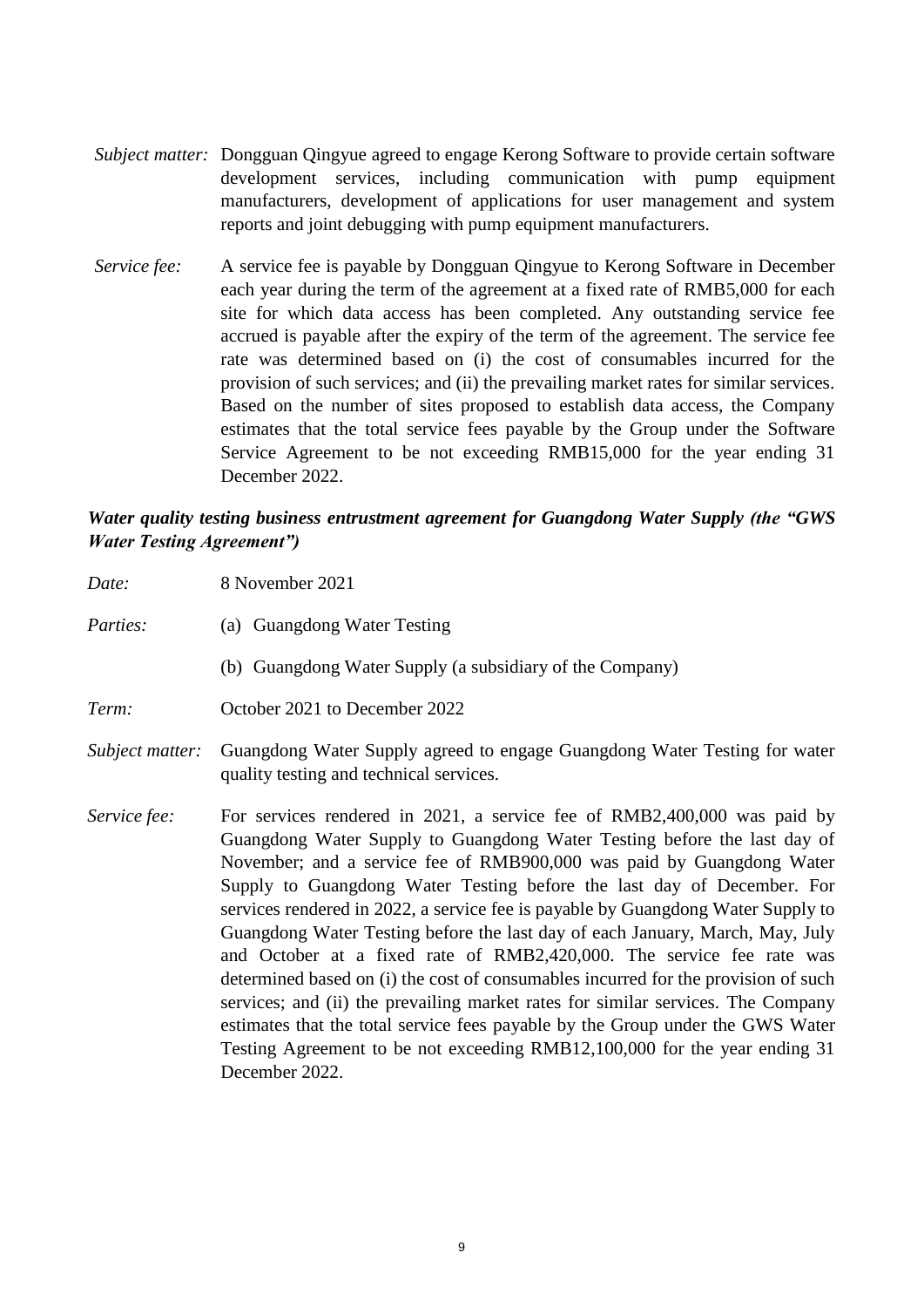# *Water quality testing business entrustment agreement for Suixi Water (as amended, the "SW Water Testing Agreement")*

| Date:           | 21 December 2021 (amended on 9 May 2022)                                                                                                                                                                                                                                                                                                                                                                                                                                                                                                                                                                                                                                                                                  |
|-----------------|---------------------------------------------------------------------------------------------------------------------------------------------------------------------------------------------------------------------------------------------------------------------------------------------------------------------------------------------------------------------------------------------------------------------------------------------------------------------------------------------------------------------------------------------------------------------------------------------------------------------------------------------------------------------------------------------------------------------------|
| Parties:        | (a) Maoming branch of Guangdong Water Testing                                                                                                                                                                                                                                                                                                                                                                                                                                                                                                                                                                                                                                                                             |
|                 | (b) Suixi Water (a subsidiary of the Company)                                                                                                                                                                                                                                                                                                                                                                                                                                                                                                                                                                                                                                                                             |
| Term:           | 21 December 2021 to 20 December 2022                                                                                                                                                                                                                                                                                                                                                                                                                                                                                                                                                                                                                                                                                      |
| Subject matter: | Suixi Water agreed to engage Maoming branch of Guangdong Water Testing for<br>water quality testing and technical services.                                                                                                                                                                                                                                                                                                                                                                                                                                                                                                                                                                                               |
| Service fee:    | The service fees that are based on the actual amount and type of works provided<br>by Maoming branch of Guangdong Water Testing are payable on a biannually<br>basis during the term of the agreement. The service fee rate was determined based<br>on (i) the cost of consumables incurred for the provision of such services; (ii) the<br>industry guidance rates issued by the relevant authority in Guangdong Province;<br>and (iii) a discount usually applied for similar services provided to Independent<br>Third Parties. The Company estimates that the total service fees payable by the<br>Group under the SW Water Testing Agreement to be not exceeding RMB300,636<br>for the year ending 31 December 2022. |

# *Water quality testing business entrustment agreement for Hainan Tap Water (the "HTW Water Testing Agreement")*

| Date:           | 1 January 2022                                                                                                                                                                                                                                                                                                                                                                                                                                                                                                                                                                                                                                                                                                              |  |
|-----------------|-----------------------------------------------------------------------------------------------------------------------------------------------------------------------------------------------------------------------------------------------------------------------------------------------------------------------------------------------------------------------------------------------------------------------------------------------------------------------------------------------------------------------------------------------------------------------------------------------------------------------------------------------------------------------------------------------------------------------------|--|
| <i>Parties:</i> | (a) Hainan branch of Guangdong Water Testing                                                                                                                                                                                                                                                                                                                                                                                                                                                                                                                                                                                                                                                                                |  |
|                 | (b) Hainan Tap Water (a subsidiary of the Company)                                                                                                                                                                                                                                                                                                                                                                                                                                                                                                                                                                                                                                                                          |  |
| Term:           | January 2022 to December 2022                                                                                                                                                                                                                                                                                                                                                                                                                                                                                                                                                                                                                                                                                               |  |
| Subject matter: | Hainan Tap Water agreed to engage Hainan branch of Guangdong Water Testing<br>for water quality testing and technical services.                                                                                                                                                                                                                                                                                                                                                                                                                                                                                                                                                                                             |  |
| Service fee:    | An initial service fee of RMB342,000 was paid by Hainan Tap Water to Hainan<br>branch of Guangdong Water Testing at the date of signing of the agreement; the<br>remaining service fee of RMB798,000 is payable by Hainan Tap Water to Hainan<br>branch of Guangdong Water Testing on a monthly basis during the term of the<br>agreement. The service fee rate was determined based on (i) the cost of<br>consumables incurred for the provision of such services; and (ii) the prevailing<br>market rates for similar services. The Company estimates that the total service<br>fees payable by the Group under the HTW Water Testing Agreement to be not<br>exceeding RMB1,140,000 for the year ending 31 December 2022. |  |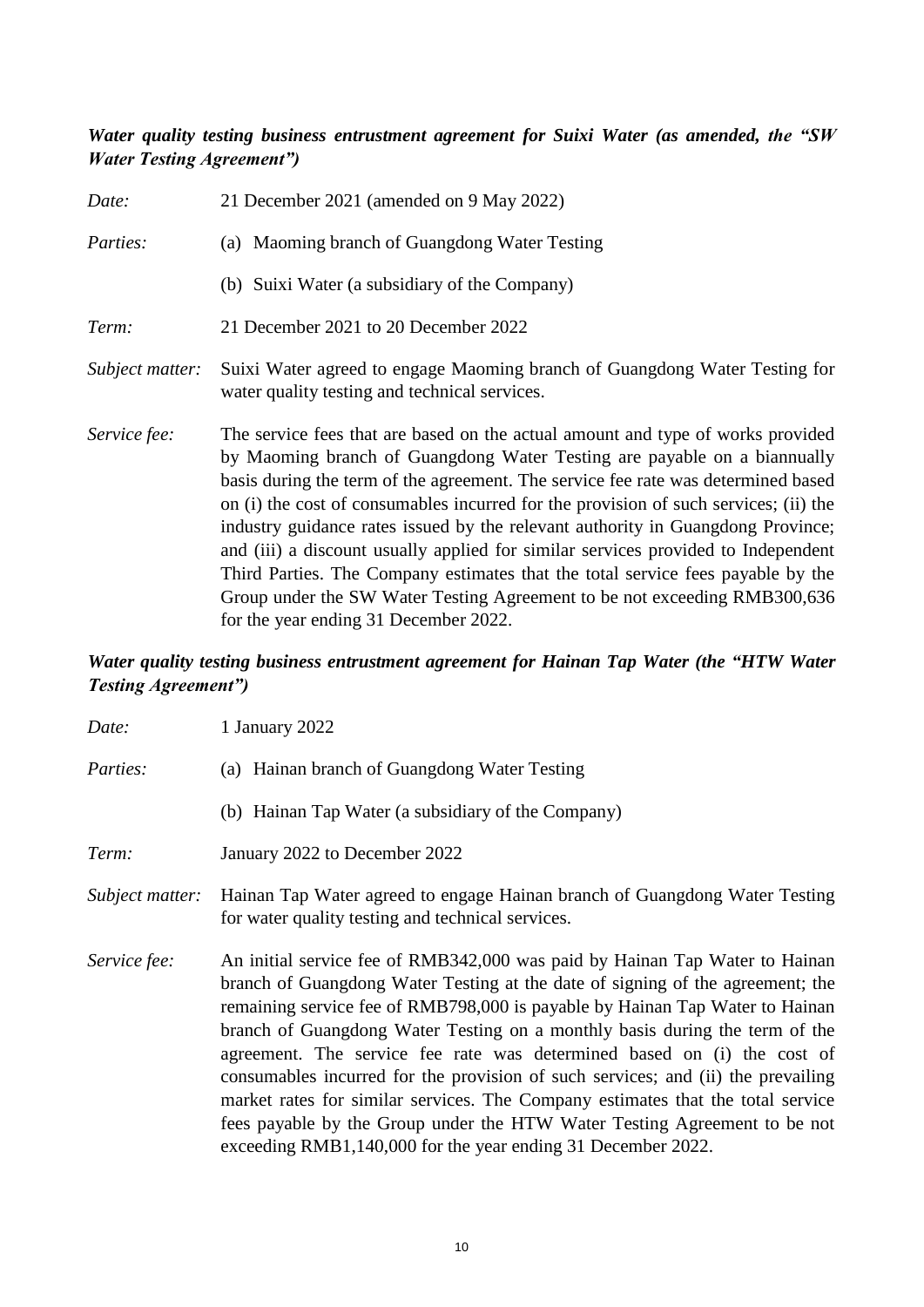# *Water quality testing business entrustment agreement for Hainan Water (the "HW Water Testing Agreement")*

| Date:           | 1 January 2022                                                                                                                                                                                                                                                                                                                                                                                                                                                                                                                                                                                                                                                                                                   |
|-----------------|------------------------------------------------------------------------------------------------------------------------------------------------------------------------------------------------------------------------------------------------------------------------------------------------------------------------------------------------------------------------------------------------------------------------------------------------------------------------------------------------------------------------------------------------------------------------------------------------------------------------------------------------------------------------------------------------------------------|
| <i>Parties:</i> | (a) Hainan branch of Guangdong Water Testing                                                                                                                                                                                                                                                                                                                                                                                                                                                                                                                                                                                                                                                                     |
|                 | (b) Hainan Water (a subsidiary of the Company)                                                                                                                                                                                                                                                                                                                                                                                                                                                                                                                                                                                                                                                                   |
| Term:           | January 2022 to December 2022                                                                                                                                                                                                                                                                                                                                                                                                                                                                                                                                                                                                                                                                                    |
| Subject matter: | Hainan Water agreed to engage Hainan branch of Guangdong Water Testing for<br>water quality testing and technical services.                                                                                                                                                                                                                                                                                                                                                                                                                                                                                                                                                                                      |
| Service fee:    | An initial service fee of RMB176,220 was paid by Hainan Water to Hainan<br>branch of Guangdong Water Testing at the date of signing of the agreement; the<br>remaining service fee of RMB411,180 is payable by Hainan Water to Hainan<br>branch of Guangdong Water Testing on a monthly basis during the term of the<br>agreement. The service fee rate was determined based on (i) the cost of<br>consumables incurred for the provision of such services; and (ii) the prevailing<br>market rates for similar services. The Company estimates that the total service<br>fees payable by the Group under the HW Water Testing Agreement to be not<br>exceeding RMB587,400 for the year ending 31 December 2022. |

#### **Reasons and Benefits for the Existing Continuing Transactions**

Kerong Software is principally engaged in computer software development and sales in the PRC and has been providing software related services for the Group. Guangdong Water Testing is principally engaged in water quality testing business in the PRC and has been providing water quality testing services for the Group. In continuing with the Existing Continuing Transactions, the Group will continue to enjoy such services at a reasonable fee without causing any disruption to our operations immediately following the Equity Transfers.

The Directors (including the independent non-executive Directors) consider that the terms of the Existing Agreements and the transactions contemplated thereunder are fair and reasonable, entered into on normal commercial terms or better and in the ordinary and usual course of business of the Group, and are in the interests of the Company and its shareholders as a whole.

### **Others**

For completeness, it is noted that in addition to the Existing Agreements in respect of the Existing Continuing Transactions, prior to the date of this announcement the Group and certain of the Target Companies had also entered into other agreements in respect to certain specific or one-off matters, which are immaterial in nature. Given that these agreements refer to specific or one-off matters and, unlike the Existing Agreements, are not in respect of the provision of services on a recurring and continuing basis, the Company does not consider that the transactions contemplated under such agreements would constitute continuing connected transactions of the Company under Chapter 14A of the Listing Rules.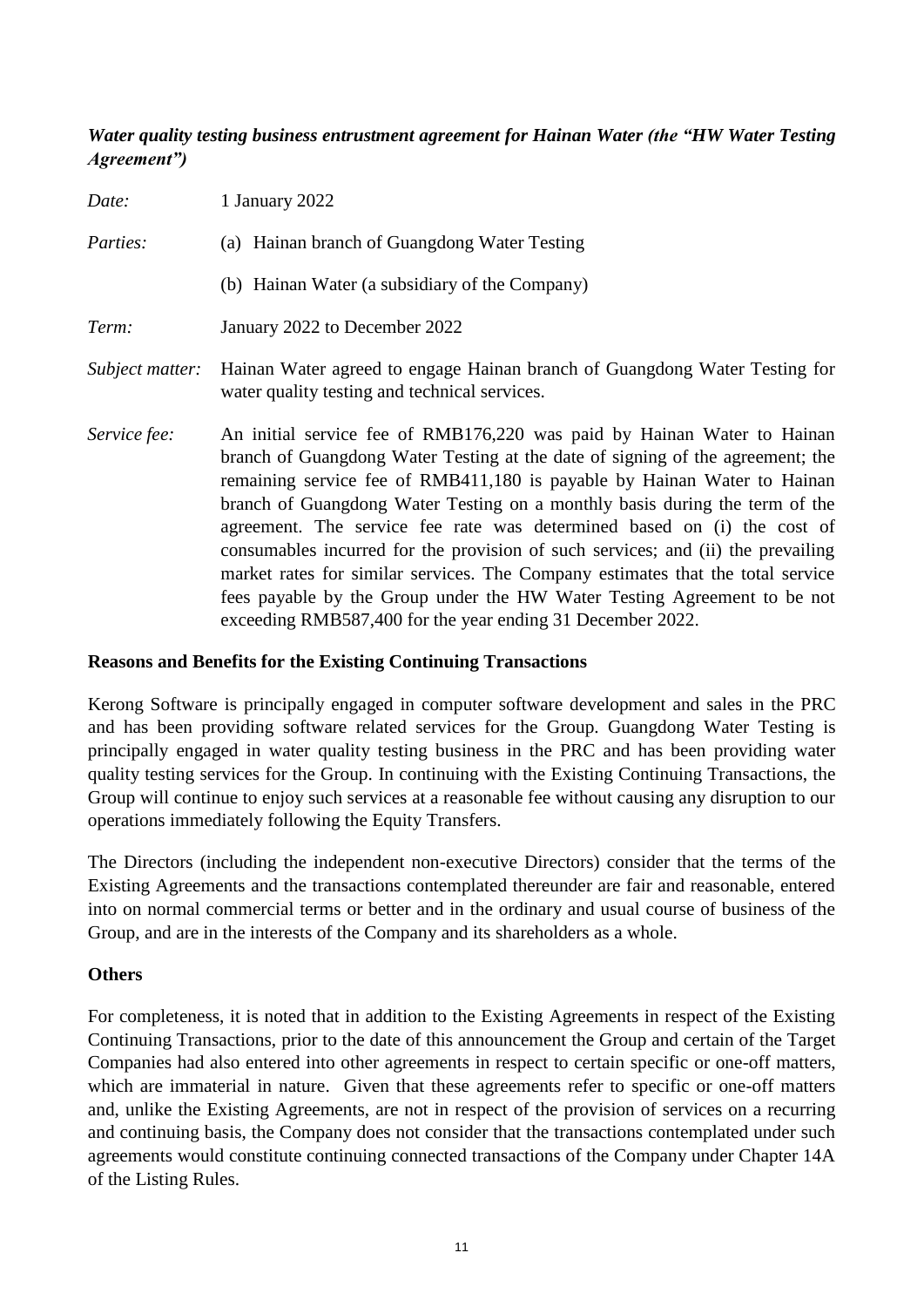# **DEFINITIONS**

In this announcement, the following expressions shall have the following meanings unless the context requires otherwise:

| "associate"                          | has the meaning as ascribed to it under the Listing Rules;                                                                                                                                                                                                                                                                                      |
|--------------------------------------|-------------------------------------------------------------------------------------------------------------------------------------------------------------------------------------------------------------------------------------------------------------------------------------------------------------------------------------------------|
| "Board"                              | the board of Directors;                                                                                                                                                                                                                                                                                                                         |
| "Company"                            | Guangdong Investment Limited (粤海投資有限公司), a company<br>incorporated in Hong Kong with limited liability and the shares of<br>which are listed on the Main Board of the Stock Exchange;                                                                                                                                                           |
| "Change Registration"                | the change of company registration records or other filing procedures<br>with the competent industry and commerce administration bureau in<br>the PRC and (where applicable) the Shenzhen United Property and<br>Equity Exchange in connection with the relevant Equity Transfers<br>according in accordance with the PRC laws and regulations; |
| "connected person(s)"                | has the meaning ascribed to it under the Listing Rules;                                                                                                                                                                                                                                                                                         |
| "Completion"                         | completion of the Equity Transfers;                                                                                                                                                                                                                                                                                                             |
| "Director(s)"                        | the director(s) of the Company;                                                                                                                                                                                                                                                                                                                 |
| "Dongguan Qingyue"                   | 東莞市清粤市政工程有限公司 (Dongguan Qingyue Municipal<br>Engineering Co., Ltd.*), a company established in the PRC with<br>limited liability;                                                                                                                                                                                                               |
| "Equity Transfer(s)"                 | the equity transfer(s) as contemplated under the Equity Transfer<br>Agreements;                                                                                                                                                                                                                                                                 |
| "Equity Transfer<br>$Agreement(s)$ " | the equity transfer agreements dated 27 May 2022 and entered into<br>between:                                                                                                                                                                                                                                                                   |
|                                      | (a) Harbin Water Technology (as transferor), Guangdong Water<br>Technology (as transferee) and National Water Resources Centre<br>(as target company) in relation to the transfer of 54% equity<br>interest in National Water Resources Centre;                                                                                                 |
|                                      | (b) Guangdong Water Investment (as transferor), Guangdong Water<br>Technology (as transferee) and Guangdong Water Resources<br>Centre (as target company) in relation to the transfer of 49%<br>equity interest in Guangdong Water Resources Centre;                                                                                            |
|                                      | (c) Guangdong Water Investment (as transferor), Guangdong Water<br>Technology (as transferee) and Kerong Software (as target<br>company) in relation to the transfer of 51% equity interest in<br>Kerong Software;                                                                                                                              |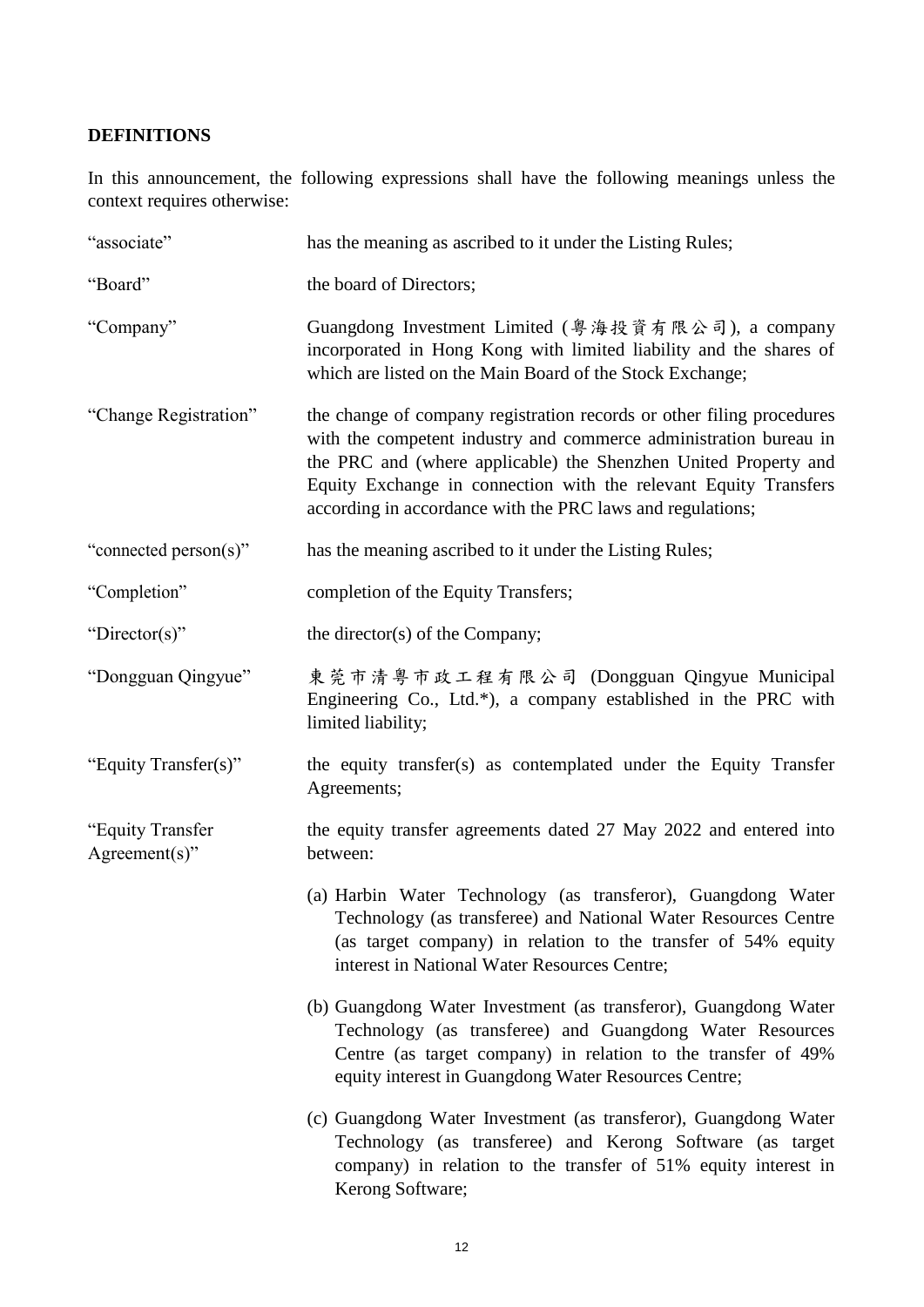|                                       | (d) Hairun Water (as transferor), Guangdong Water Technology (as<br>transferee) and Guangdong Water Testing (as target company) in<br>relation to the transfer of 95% equity interest in Guangdong Water<br>Testing Centre; and                 |
|---------------------------------------|-------------------------------------------------------------------------------------------------------------------------------------------------------------------------------------------------------------------------------------------------|
|                                       | (e) Guangdong Water Investment (as transferor), Guangdong Water<br>Technology (as transferee) and Guangdong Water Testing (as<br>target company) in relation to the transfer of 5% equity interest in<br>Guangdong Water Testing, respectively; |
| "Existing Agreements"                 | the Software Service Agreement and the Water Testing Agreements;                                                                                                                                                                                |
| "Group"                               | the Company and its subsidiaries;                                                                                                                                                                                                               |
| "Guangdong Holdings"                  | 廣東粤海控股集團有限公司 (Guangdong Holdings Limited*), a<br>company established in the PRC with limited liability and a<br>controlling shareholder of the Company;                                                                                         |
| "Guangdong Water<br>Investment"       | 廣東粤海水務投資有限公司 (Guangdong Yue Hai Water Investment<br>Company Limited*), a company established in the PRC with limited<br>liability and a wholly-owned subsidiary of the Company;                                                                 |
| "Guangdong Water<br>Resources Centre" | 粤海水資源工程研究中心(廣東)有限公司 (Guangdong Water<br>Resources Engineering Research Centre (Guangdong) Company<br>Limited*), a company established in the PRC with limited liability;                                                                        |
| "Guangdong Water<br>Supply"           | 廣東粤港供水有限公司 (Guangdong Yuegang Water Supply Co.,<br>Ltd.*), a company established in the PRC with limited liability;                                                                                                                             |
| "Guangdong Water<br>Technology"       | 廣東粤海水務科技有限公司 (Guangdong Water Technology Co.,<br>Ltd.*) (formerly known as 廣州粤海水務環境有限公司), a company<br>established in the PRC with limited liability and a subsidiary of<br>Guangdong Holdings;                                                 |
| "Guangdong Water<br>Testing"          | 廣東粵海水務檢測技術有限公司 (Guangdong Water Testing<br>Technology Co., Ltd.*), a company established in the PRC with<br>limited liability;                                                                                                                  |
| "Hainan Tap Water"                    | 海南儋州粤海自來水有限公司 (Hainan Danzhou Guangdong Tap<br>Water Co., Ltd.*), a company established in the PRC with limited<br>liability;                                                                                                                   |
| "Hainan Water"                        | 海南儋州粤海水務有限公司 (Hainan Danzhou Guangdong Water<br>Co., Ltd.*), a company established in the PRC with limited liability;                                                                                                                           |
| "Hairun Water"                        | 深圳市海潤水業有限責任公司 (Shenzhen Hairun Water Industry<br>Co., Ltd.*), a company established in the PRC with limited liability;                                                                                                                          |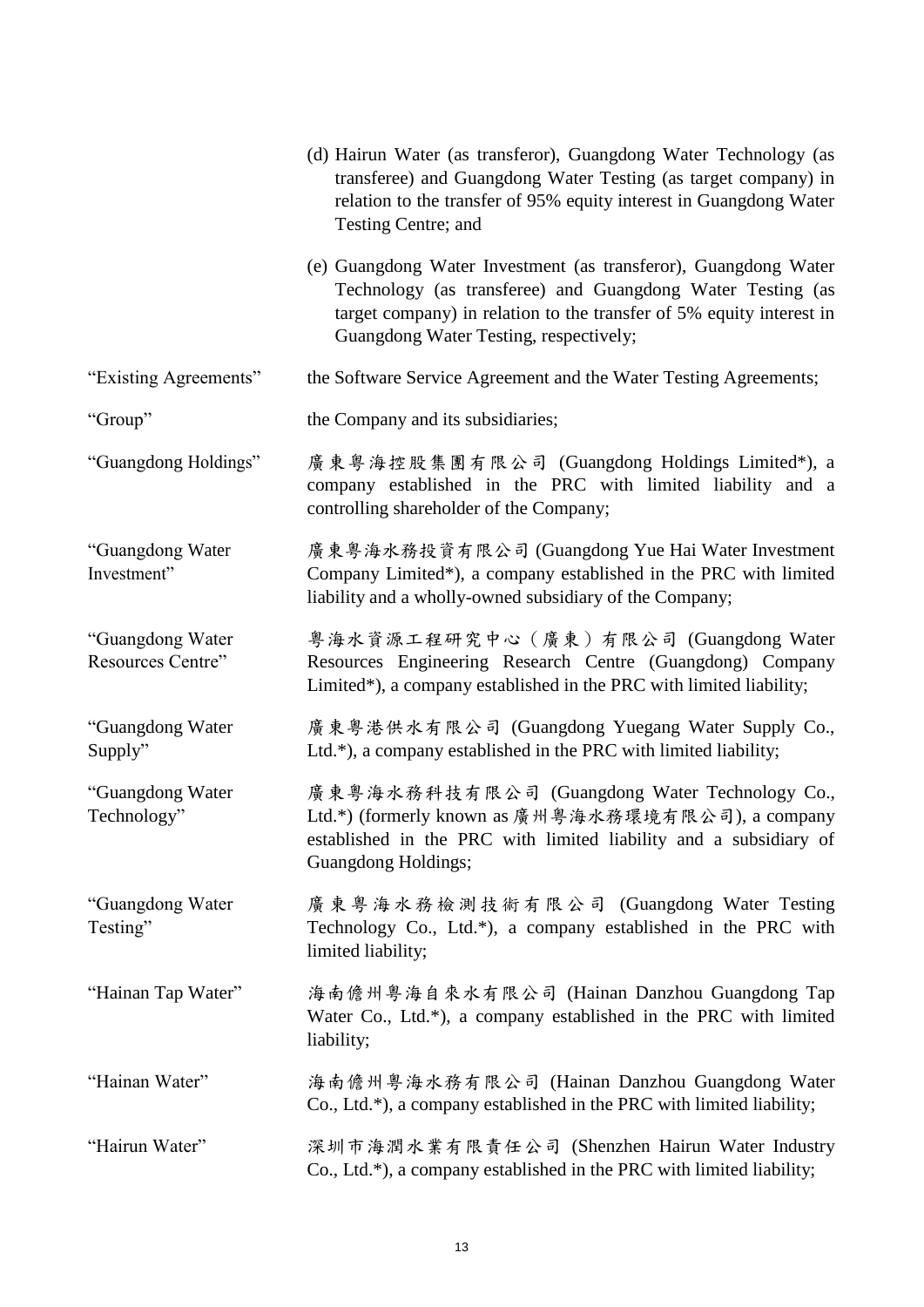| "Harbin Water<br>Technology"          | 哈爾濱粤海水務科技有限公司 (Harbin Guangdong Water<br>Technology Co., Ltd.*), a company established in the PRC with<br>limited liability;                                                                  |
|---------------------------------------|-----------------------------------------------------------------------------------------------------------------------------------------------------------------------------------------------|
| "HK\$"                                | Hong Kong dollars, the lawful currency of Hong Kong;                                                                                                                                          |
| "Hong Kong"                           | The Hong Kong Special Administrative Region of the PRC;                                                                                                                                       |
| "Independent Third<br>Party(ies)"     | independent third parties who are not connected person(s) of the<br>Company;                                                                                                                  |
| "Kerong Software"                     | 深圳市科榮軟件股份有限公司 (Shenzhen Kerong Software Co.,<br>Ltd.*), a company established in the PRC with limited liability;                                                                              |
| "Listing Rules"                       | the Rules Governing the Listing of Securities on the Stock Exchange,<br>as amended from time to time;                                                                                         |
| "National Water Resources"<br>Centre" | 哈爾濱工業大學水資源國家工程研究中心有限公司 (Harbin<br>Technology University Water Resources National Engineering<br>Research Centre Company Limited), a company established in the<br>PRC with limited liability; |
| "PRC"                                 | the People's Republic of China;                                                                                                                                                               |
| "RMB"                                 | Renminbi, the lawful currency of the PRC;                                                                                                                                                     |
| "Shareholder(s)"                      | holder(s) of the share(s) of the Company;                                                                                                                                                     |
| "Stock Exchange"                      | The Stock Exchange of Hong Kong Limited;                                                                                                                                                      |
| "Suixi Water"                         | 遂溪粤海水務有限公司 (Suixi Guangdong Water Co., Ltd.*), a<br>company established in the PRC with limited liability;                                                                                    |
| "Target Companies"                    | National Water Resources Centre, Guangdong Water Resources<br>Centre, Kerong Software and Guangdong Water Testing;                                                                            |
| "Water Testing<br>Agreements"         | GWS Water Testing Agreement, SW Water Testing Agreement, HTW<br>Water Testing Agreement and HW Water Testing Agreement; and                                                                   |
| $4.6$ %                               | per cent.                                                                                                                                                                                     |

*\* The English translation of the Chinese name of the relevant company included in this announcement is prepared by the Company for reference only, and such translation may not be accurate and such company may not have an official English translation/ version of its Chinese name.*

> By Order of the Board **TSANG Hon Nam** *Director*

Hong Kong, 27 May 2022